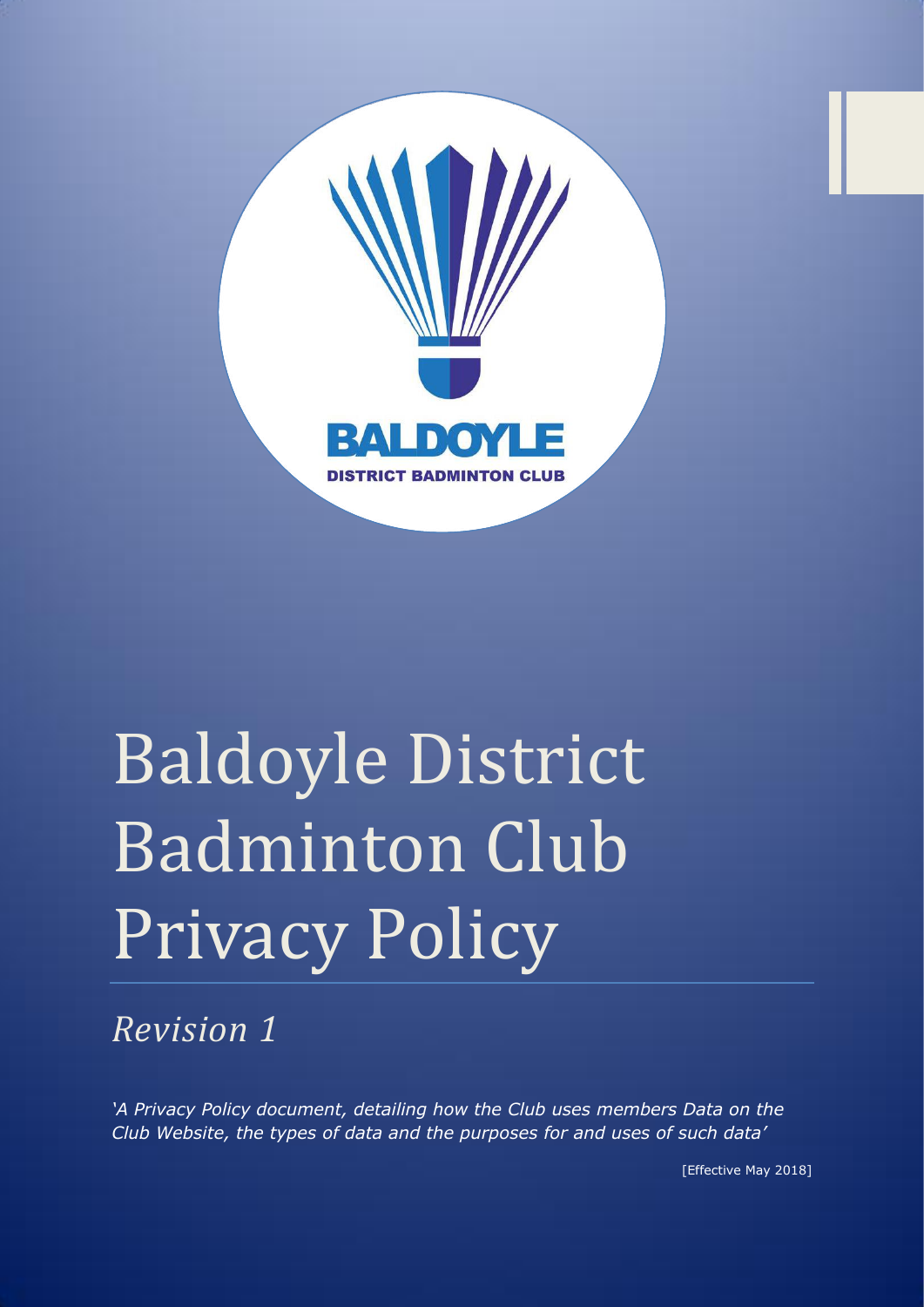

# **Contents**

| 1.  |  |
|-----|--|
| 2.  |  |
| 3.  |  |
| 4.  |  |
| 5.  |  |
| 6.  |  |
| 7.  |  |
| 8.  |  |
| 9.  |  |
| 10. |  |
| 11. |  |
| 12. |  |
| 13. |  |
| 14. |  |
| 15. |  |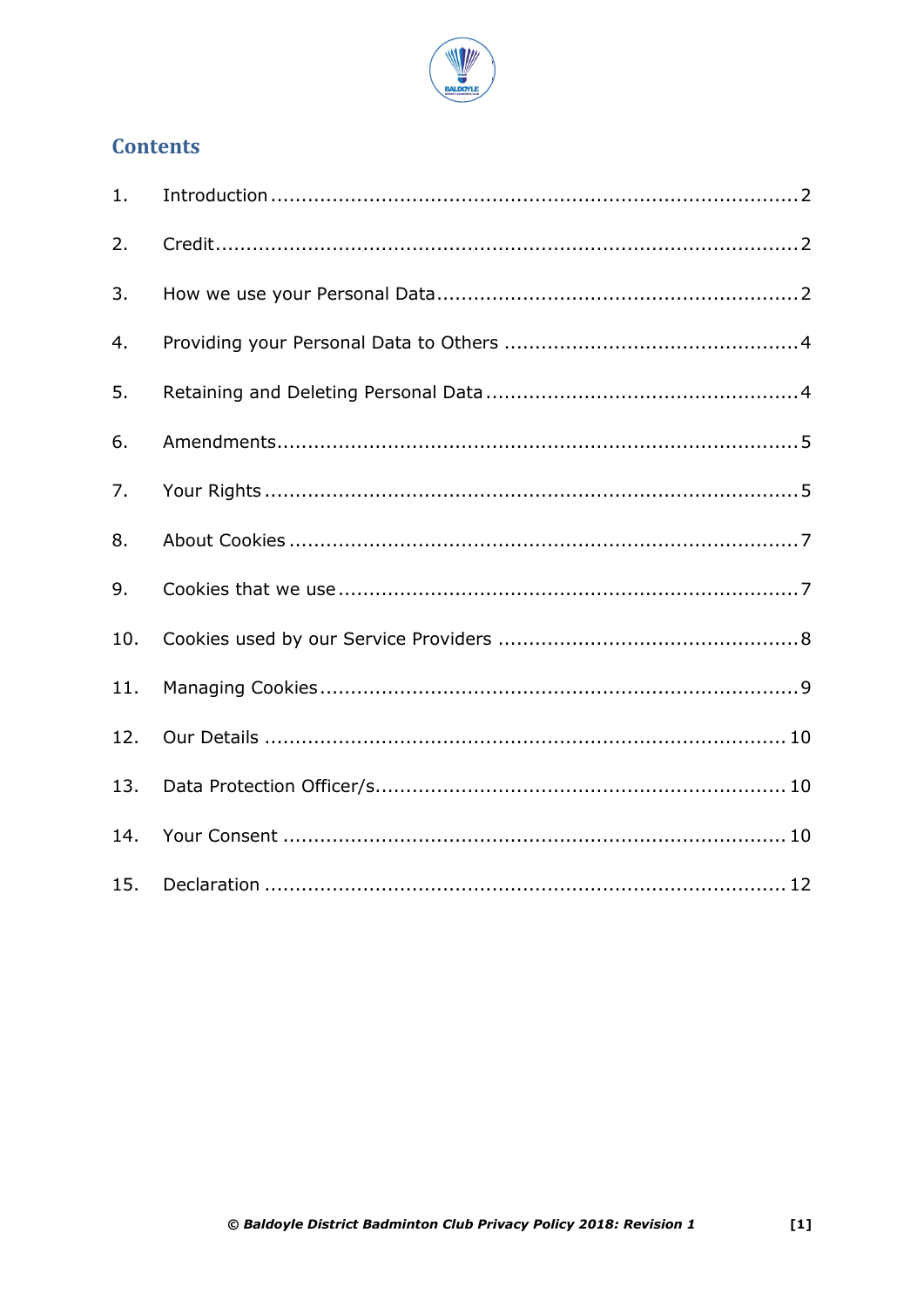

# <span id="page-2-0"></span>**1. Introduction**

- 1.1 We are committed to safeguarding the privacy of our website visitors and service users.
- 1.2 This policy applies where we are acting as a data controller with respect to the personal data of our website visitors and service users; in other words, where we determine the purposes and means of the processing of that personal data.
- 1.3 We use cookies on our website. Insofar as those cookies are not strictly necessary for the provision of our website and services, we will ask you to consent to our use of cookies when you first visit our website.
- 1.4 In this policy, "we", "us" and "our" refer to *Baldoyle District Badminton Club*. [For more information about us, see Section 12.]

## <span id="page-2-1"></span>**2. Credit**

2.1 This document was created using a template from SEQ Legal [\(https://seqlegal.com\)](https://seqlegal.com/).

*We must retain the above credit. Use of this document without the credit is an infringement of copyright. However, we can purchase from SEQ Legal an equivalent document that does not include the credit.*

## <span id="page-2-2"></span>**3. How we use your Personal Data**

- 3.1 In this Section 3 we have set out:
	- (a) The general categories of personal data that we may process;
	- (b) The purposes for which we may process personal data; and
	- (d) The legal bases of the processing.
- 3.2 We may process data about your use of our website and services ("**usage data**"). The usage data may include your IP address, geographical location, browser type and version, operating system, referral source, length of visit, page views and website navigation paths, as well as information about the timing, frequency and pattern of your service use. The source of the usage data is our analytics tracking system.

This usage data may be processed for the purposes of analyzing the use of the website and services. The legal basis for this processing is consent and/or our legitimate interests, namely monitoring and improving our website and services.

3.3 We may process your contact data ("**contact data**"). The contact data may include your name, mobile/home phone number/s and email address/s.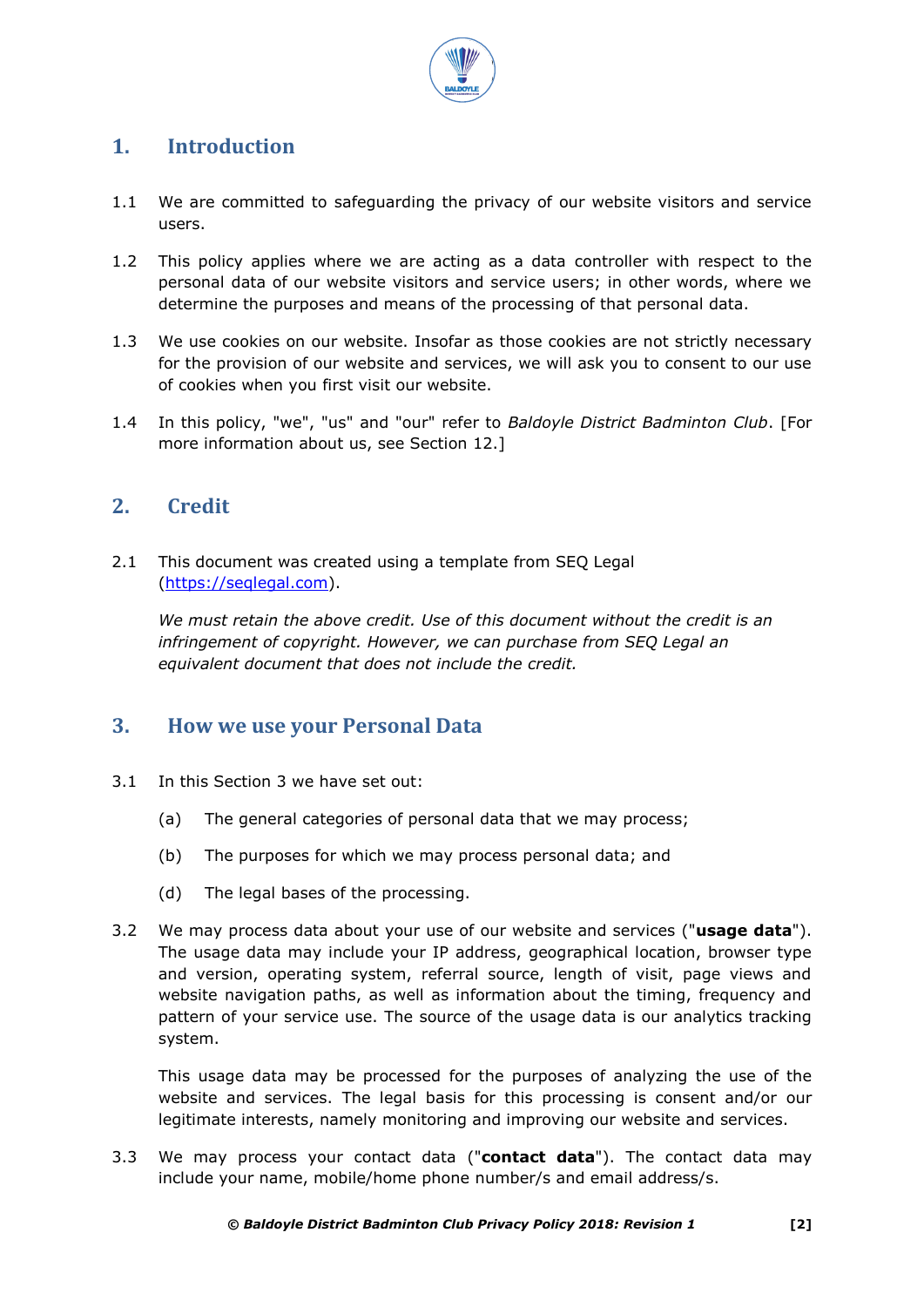

The source of the contact data is you. The contact data may be processed primarily for the purposes of contacting you regarding Teams, facilitating you to contact your respective team-mates/subs and secondarily for sharing Club News, Updates, operating our website, providing our services, ensuring the security of our website and services, maintaining back-ups of our databases and communicating with you. The legal basis for this processing is consent and/or our legitimate interests, namely the proper administration of our website and business.

- 3.4 We may process information that you post for publication on our website or through our services ("**publication data**"). The publication data may be processed for the purposes of enabling such publication and administering our website and services. The legal basis for this processing is consent and/or our legitimate interests, namely the proper administration of our website and business.
- 3.5 We may process information contained in any enquiry you submit to us regarding goods and/or services ("**enquiry data**"). The enquiry data may be processed for the purposes of offering, marketing and facilitating the ordering of relevant goods and/or services to you. The legal basis for this processing is consent.
- 3.6 We may process information relating to placing an order for Club Team Wear, that you enter into with us and/or through our website ("**transaction data**"). The transaction data may include your contact details, email/phone number details and the transaction details. The transaction data may be processed for the purpose of supplying the ordered goods and services and keeping proper records of those transactions.

#### **Please Note! We do NOT facilitate payment for goods on the website and no Debit/Credit card data is currently asked for or stored.**

The legal basis for this processing is the performance of a contract between you and us and/or taking steps, at your request, to enter into such a contract and our legitimate interests, namely the proper administration of our website and business.

- 3.7 We may process information that you provide to us for the purpose of subscribing to our email notifications and/or newsletters ("**notification data**"). The notification data may be processed for the purposes of sending you the relevant notifications and/or newsletters. The legal basis for this processing is consent.
- 3.8 We may process information contained in or relating to any communication that you send to us ("**correspondence data**"). The correspondence data may include the communication content and metadata associated with the communication. Our website will generate the metadata associated with communications made using the website contact forms.

The correspondence data may be processed for the purposes of communicating with you and record-keeping. The legal basis for this processing is our legitimate interests, namely the proper administration of our website and business and communications with users.

3.9 We may process any of your personal data identified in this policy where necessary for the establishment, exercise or defence of legal claims, whether in court proceedings or in an administrative or out-of-court procedure.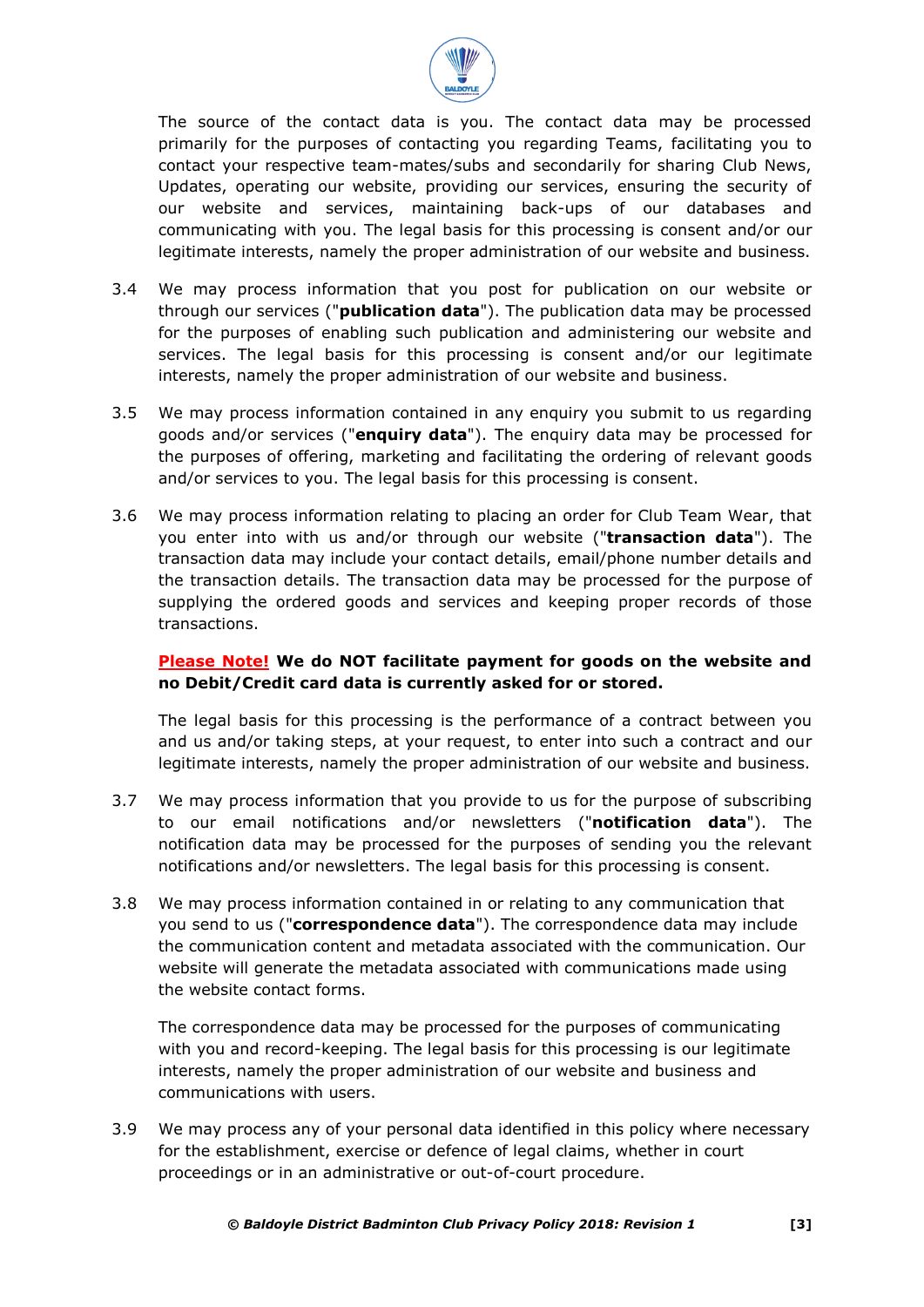

The legal basis for this processing is our legitimate interests, namely the protection and assertion of our legal rights, your legal rights and the legal rights of others.

- 3.10 We may process any of your personal data identified in this policy where necessary for the purposes of obtaining or maintaining insurance coverage, managing risks, or obtaining professional advice. The legal basis for this processing is our legitimate interests, namely the proper protection of our business against risks.
- 3.11 In addition to the specific purposes for which we may process your personal data set out in this Section 3, we may also process any of your personal data where such processing is necessary for compliance with a legal obligation to which we are subject, or in order to protect your vital interests or the vital interests of another natural person.
- 3.12 Please **do not** supply any other person's personal data to us, unless we prompt you to do so.

## <span id="page-4-0"></span>**4. Providing your Personal Data to Others**

4.1 We **DO NOT** disclose your personal data to anyone/3rd parties outside of the Club

# <span id="page-4-1"></span>**5. Retaining and Deleting Personal Data**

- 5.1 This Section 5 sets out our data retention policies and procedure, which are designed to help ensure that we comply with our legal obligations in relation to the retention and deletion of personal data.
- 5.2 Personal data that we process for any purpose or purposes shall not be kept for longer than is necessary for that purpose or those purposes.

#### 5.3 **We will retain your personal data as follows:**

- (a) *Your Name, Contact Number/s, and Email Address/s* will be retained for a minimum period of *3 months* from commencement of your membership and for a maximum period of *12 months.*
- (b) Upon commencement of the new season you will be asked once again to either Give or Withdraw your Consent to our holding of your data.
- (c) Once you leave the Club your data will be deleted within a reasonable timeframe.
- 5.4 Notwithstanding the other provisions of this Section 5, we may retain your personal data where such retention is necessary for compliance with a legal obligation to which we are subject, or in order to protect your vital interests or the vital interests of another natural person.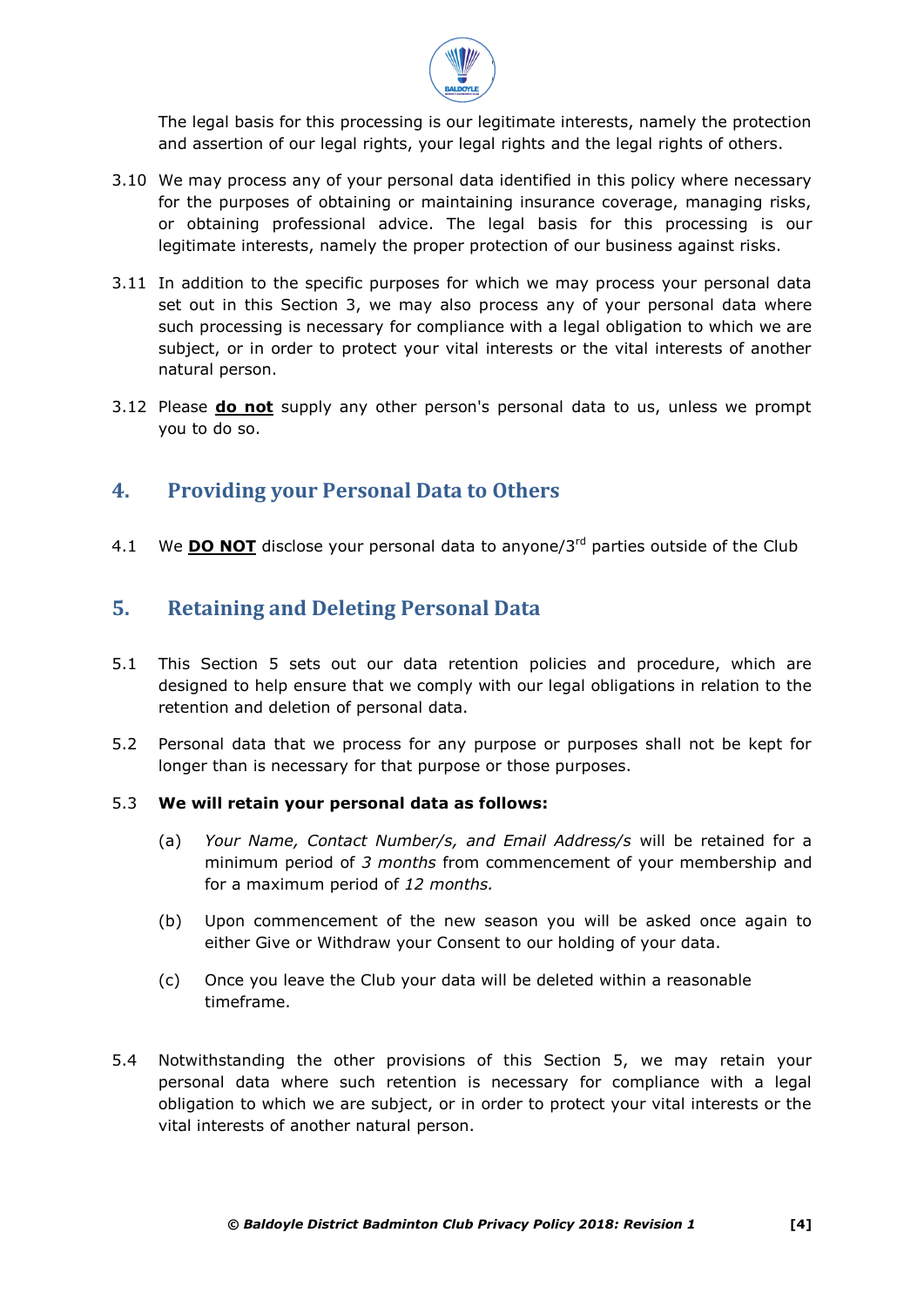

## <span id="page-5-0"></span>**6. Amendments**

- 6.1 We may update this policy from time to time by publishing a new version on our website.
- 6.2 You should check this page occasionally to ensure you are happy with any changes to this policy.
- 6.3 We may and/or will notify you of changes OR significant changes to this policy by email or through the private messaging system on our website.

## <span id="page-5-1"></span>**7. Your Rights**

- 7.1 In this Section 7, we have summarized the rights that you have under data protection law. Some of the rights are complex, and not all of the details have been included in our summaries. Accordingly, you should read the relevant laws and guidance from the regulatory authorities for a full explanation of these rights.
- 7.2 Your principal rights under data protection law are:
	- (a) The right to access:
	- (b) The right to rectification;
	- (c) The right to erasure;
	- (d) The right to restrict processing;
	- (e) The right to object to processing;
	- (f) The right to data portability;
	- (g) The right to complain to a supervisory authority; and
	- (h) The right to withdraw consent.
- 7.3 You have the right to confirmation as to whether or not we process your personal data and, where we do, access to the personal data, together with certain additional information. That additional information includes details of the purposes of the processing, the categories of personal data concerned and the recipients of the personal data.

Providing the rights and freedoms of others are not affected, we will supply to you a copy of your personal data. The first copy will be provided free of charge, but additional copies may be subject to a reasonable fee. Please contact the Club Committee through the Club Email: [baldoyle\\_district\\_bc@yahoo.ie](mailto:baldoyle_district_bc@yahoo.ie)

7.4 You have the right to have any inaccurate personal data about you rectified and, taking into account the purposes of the processing, to have any incomplete personal data about you completed.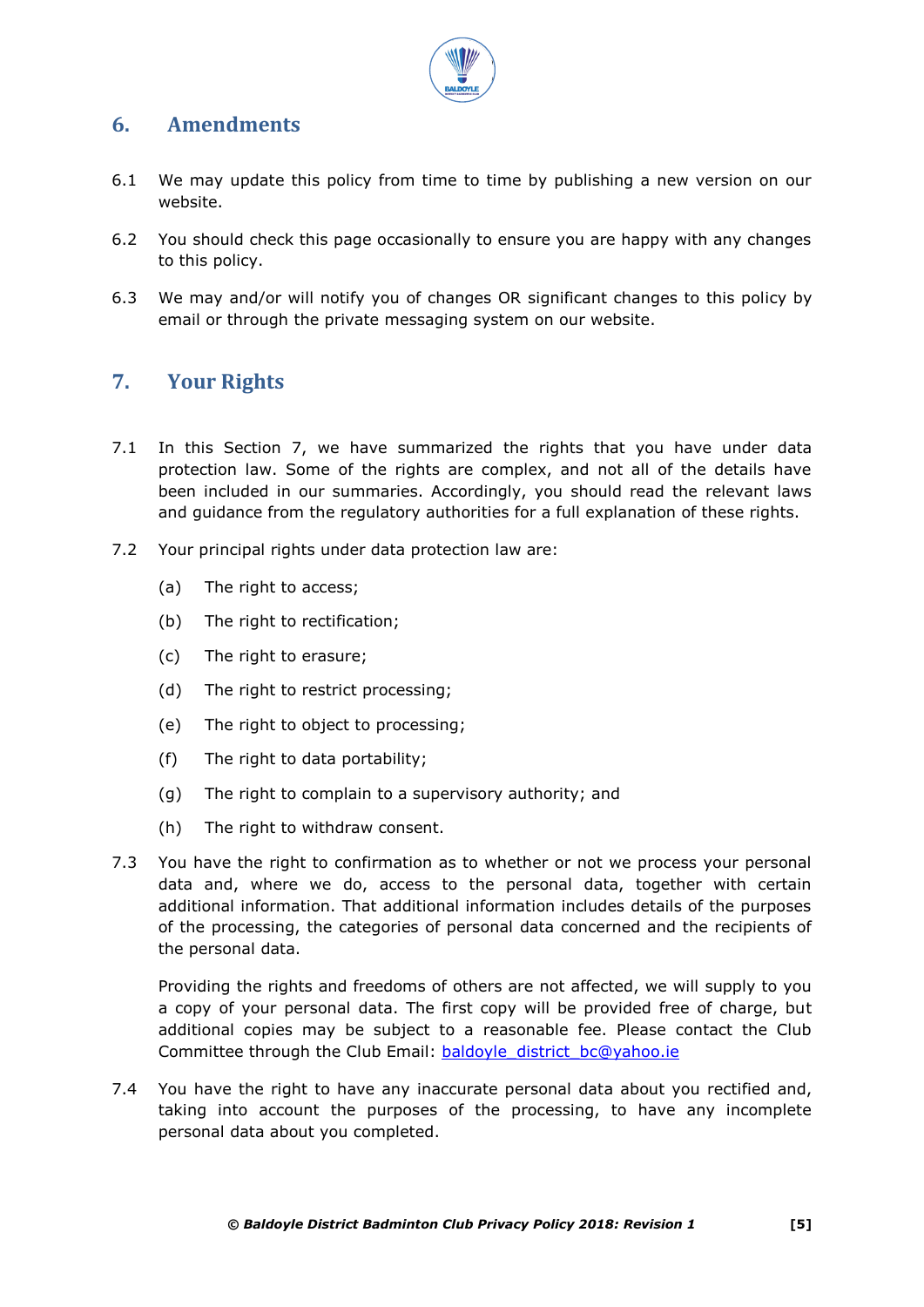

- 7.5 In some circumstances you have the right to the erasure of your personal data without undue delay. Those circumstances include: the personal data are no longer necessary in relation to the purposes for which they were collected or otherwise processed; you withdraw consent to consent-based processing; you object to the processing under certain rules of applicable data protection law; the processing is for direct marketing purposes; and the personal data have been unlawfully processed. However, there are exclusions of the right to erasure. The general exclusions include where processing is necessary: for exercising the right of freedom of expression and information; for compliance with a legal obligation; or for the establishment, exercise or defence of legal claims.
- 7.6 In some circumstances you have the right to restrict the processing of your personal data. Those circumstances are: you contest the accuracy of the personal data; processing is unlawful but you oppose erasure; we no longer need the personal data for the purposes of our processing, but you require personal data for the establishment, exercise or defence of legal claims; and you have objected to processing, pending the verification of that objection. Where processing has been restricted on this basis, we may continue to store your personal data. However, we will only otherwise process it: with your consent; for the establishment, exercise or defence of legal claims; for the protection of the rights of another natural or legal person; or for reasons of important public interest.
- 7.7 You have the right to object to our processing of your personal data on grounds relating to your particular situation, but only to the extent that the legal basis for the processing is that the processing is necessary for: the performance of a task carried out in the public interest or in the exercise of any official authority vested in us; or the purposes of the legitimate interests pursued by us or by a third party. If you make such an objection, we will cease to process the personal information unless we can demonstrate compelling legitimate grounds for the processing which override your interests, rights and freedoms, or the processing is for the establishment, exercise or defence of legal claims.
- 7.8 You have the right to object to our processing of your personal data for direct marketing purposes (including profiling for direct marketing purposes). If you make such an objection, we will cease to process your personal data for this purpose.
- 7.9 To the extent that the legal basis for our processing of your personal data is:
	- (a) Consent; or
	- (b) That the processing is necessary for the performance of a contract to which you are party or in order to take steps at your request prior to entering into a contract and such processing is carried out by automated means, you have the right to receive your personal data from us in a structured, commonly used and machine-readable format. However, this right does not apply where it would adversely affect the rights and freedoms of others.
- 7.10 If you consider that our processing of your personal information infringes data protection laws, you have a legal right to lodge a complaint with a supervisory authority responsible for data protection.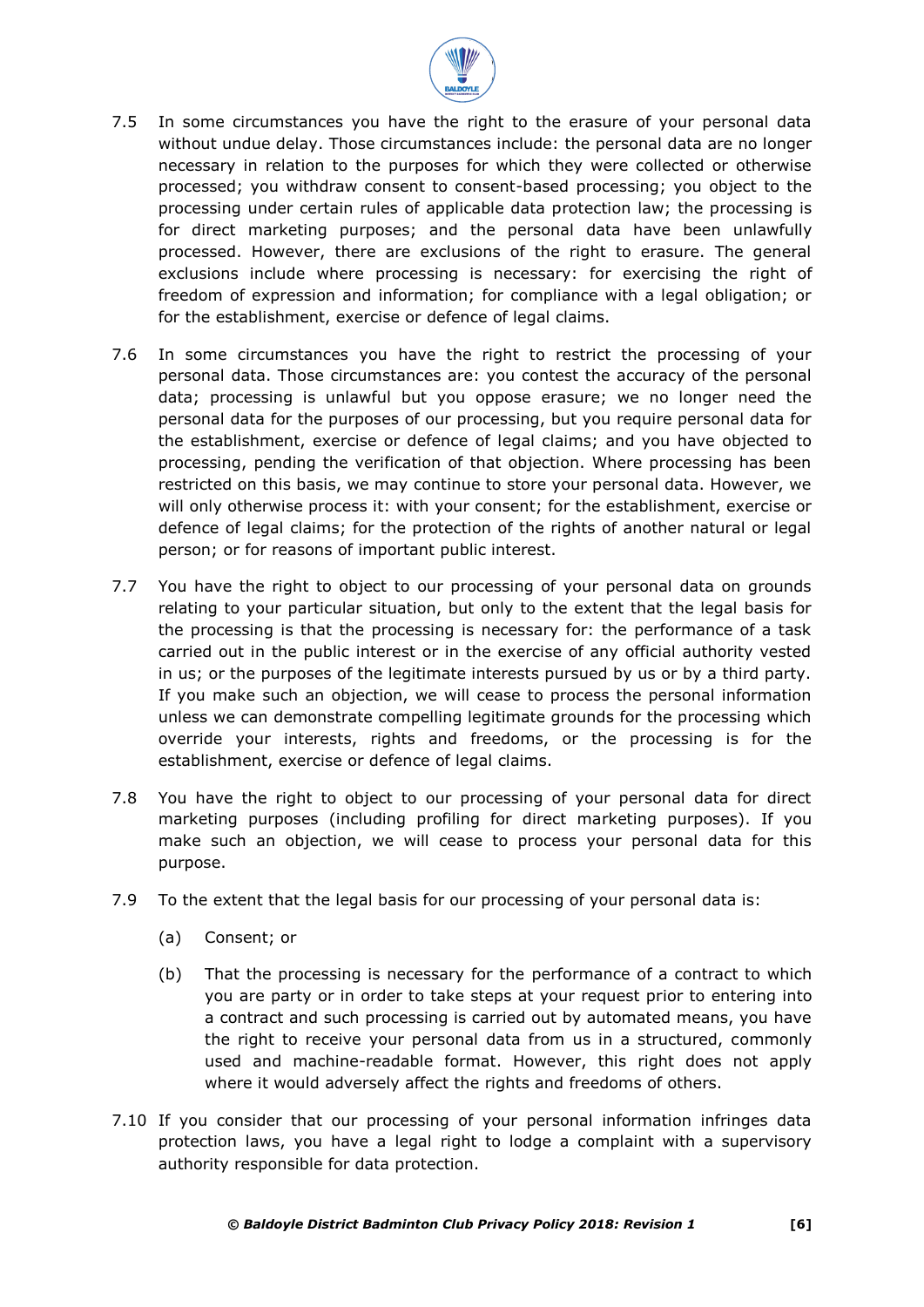

You may do so in the EU member state of your habitual residence, your place of work or the place of the alleged infringement.

- 7.11 To the extent that the legal basis for our processing of your personal information is consent, you have the right to withdraw that consent at any time. Withdrawal will not affect the lawfulness of processing before the withdrawal.
- 7.12 You may exercise any of your rights in relation to your personal data by written notice to us and/or by email or text.

## <span id="page-7-0"></span>**8. About Cookies**

- 8.1 A cookie is a file containing an identifier (a string of letters and numbers) that is sent by a web server to a web browser and is stored by the browser. The identifier is then sent back to the server each time the browser requests a page from the server.
- 8.2 Cookies may be either "persistent" cookies or "session" cookies: a persistent cookie will be stored by a web browser and will remain valid until its set expiry date, unless deleted by the user before the expiry date; a session cookie, on the other hand, will expire at the end of the user session, when the web browser is closed.
- 8.3 Cookies do not typically contain any information that personally identifies a user, but personal information that we store about you may be linked to the information stored in and obtained from cookies.
- 8.4 When a visitor first accesses our site, they will receive a cookie notification which they are asked to agree with.

## <span id="page-7-1"></span>**9. Cookies that we use**

- 9.1 We use cookies for the following purposes:
	- (a) Authentication we use cookies to identify you when you visit our website and as you navigate our website. Cookies used for these purpose are as follows: See Cookie List on the following page.
	- (b) Status we use cookies to help us to determine if you are logged into our website. See cookie list
	- (c) Personalisation we use cookies to store information about your preferences and to personalise the website for you. Cookies used for this purpose are: See cookie list
	- (d) Security we use cookies as an element of the security measures used to protect user accounts, including preventing fraudulent use of login credentials, and to protect our website and services generally. Cookies used for this purpose are: See cookie list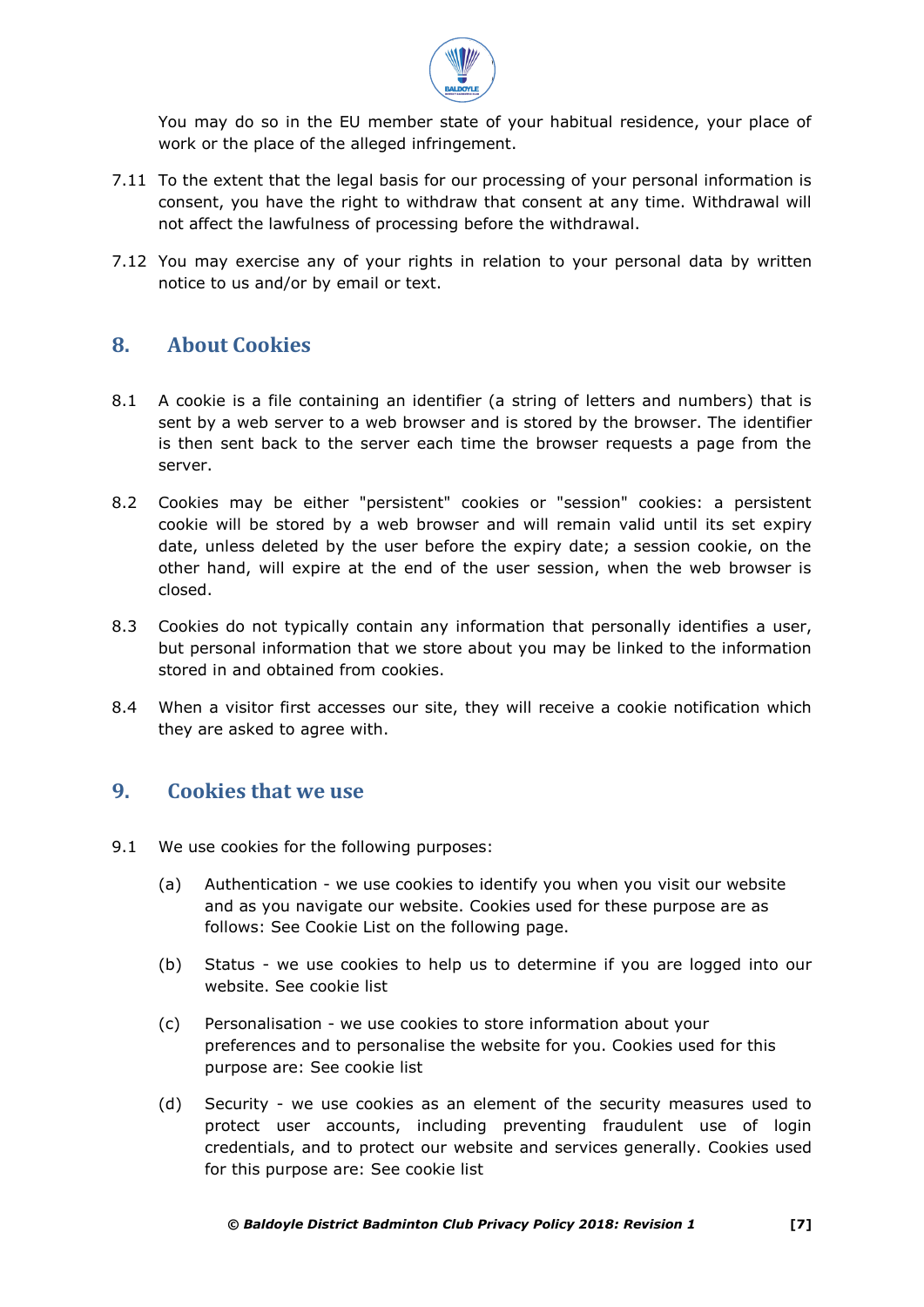

- (e) Advertising *Note! We currently do not display advertising on our website but hereby advise that we may exercise this right at any time in the future.* If and when we choose to advertise we will use cookies to help us to display advertisements that will be relevant to you. Cookies used for this purpose are: See cookie list
- (f) Analysis we use cookies to help us to analyse the use and performance of our website and services. Cookies used for this purpose are: See cookie list
- (g) Cookie consent we use cookies to store your preferences in relation to the use of cookies more generally. Cookies used for this purpose are: See cookie list

| Cookie name                                                                          | Life span         | Purpose                                                       |
|--------------------------------------------------------------------------------------|-------------------|---------------------------------------------------------------|
| svSession                                                                            | Permanent         | Communication<br>between site owner<br>and visitor (Wix Chat) |
| hs                                                                                   | Session           | Security                                                      |
| <b>XSRF-TOKEN</b>                                                                    | Persistent cookie | Security                                                      |
| smSession                                                                            | Two weeks         | Identifies logged in<br>site members                          |
| TSxxxxxxx (where x is replaced<br>with a random series of numbers<br>and letters)    | Permanent         | Security                                                      |
| TSxxxxxxxx_d (where x is replaced<br>with a random series of numbers<br>and letters) | Permanent         | Security                                                      |

#### **Cookie List**

# <span id="page-8-0"></span>**10. Cookies used by our Service Providers**

- 10.1 Our service providers use cookies and those cookies may be stored on your computer when you visit our website.
- 10.2 We use Google Analytics to analyse the use of our website. Google Analytics gathers information about website use by means of cookies.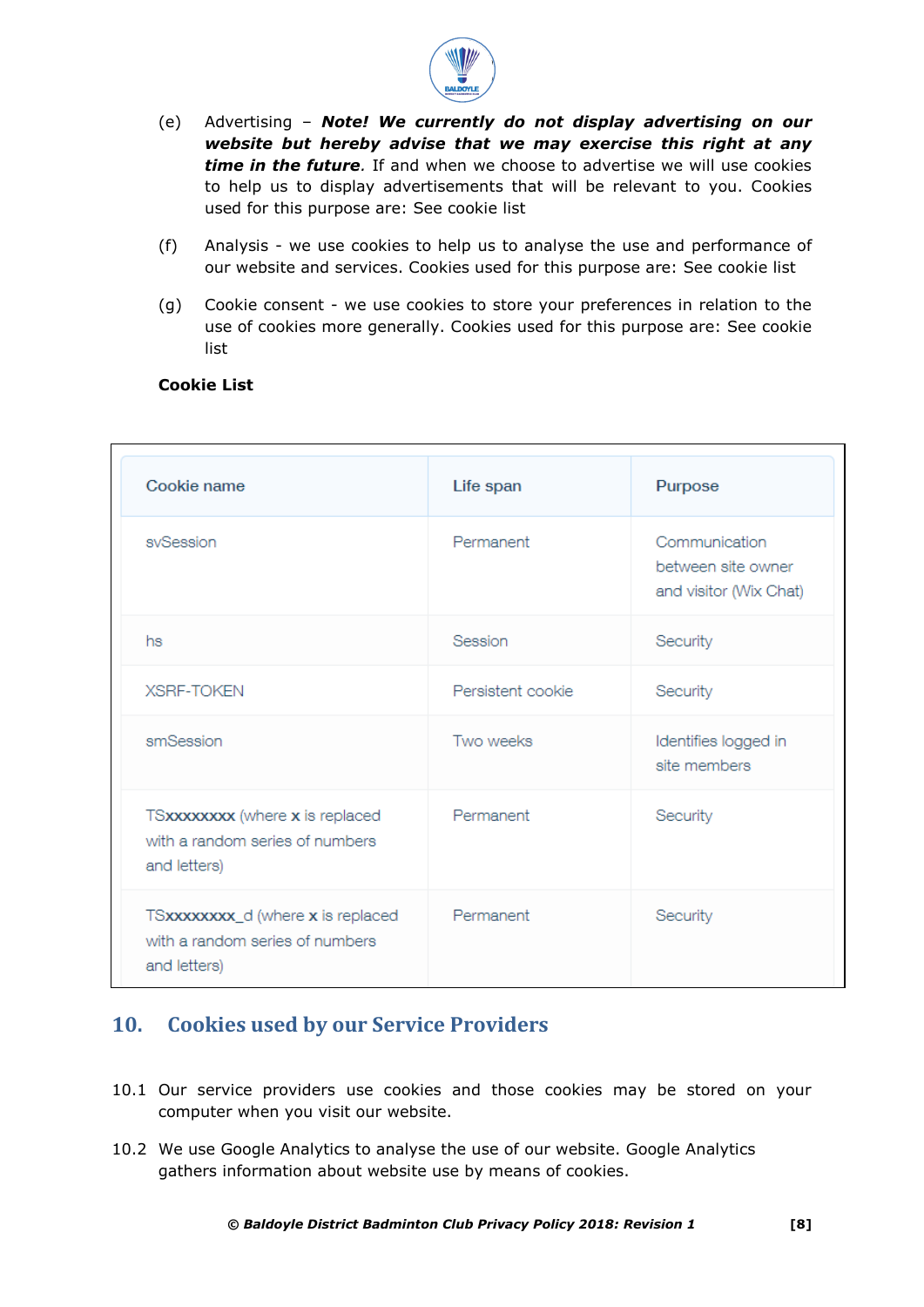

The information gathered relating to our website is used to create reports about the use of our website. Google's privacy policy is available at: [https://www.google.com/policies/privacy/.](https://www.google.com/policies/privacy/) The relevant cookies are available to view on: <https://policies.google.com/technologies/types>

10.3 We may in the **future** publish Google AdSense interest-based advertisements on our website. These are tailored by Google to reflect your interests. To determine your interests, Google will track your behaviour on our website and on other websites across the web using cookies.

To determine your interests, Google will track your behaviour on our website and on other websites across the web using cookies. This behaviour tracking allows Google to tailor the advertisements that you see on other websites to reflect your interests (but we do not publish interest-based advertisements on our website). You can view, delete or add interest categories associated with your browser by visiting: [https://adssettings.google.com.](https://adssettings.google.com/)

You can also opt out of the AdSense partner network cookie using those settings or using the Network Advertising Initiative's multi-cookie opt-out mechanism at: [http://optout.networkadvertising.org.](http://optout.networkadvertising.org/)

However, these opt-out mechanisms themselves use cookies, and if you clear the cookies from your browser your opt-out will not be maintained. To ensure that an opt-out is maintained in respect of a particular browser, you may wish to consider using the Google browser plug-ins available at:

<https://support.google.com/ads/answer/7395996>

## <span id="page-9-0"></span>**11. Managing Cookies**

- 11.1 Most browsers allow you to refuse to accept cookies and to delete cookies. The methods for doing so vary from browser to browser, and from version to version. You can however obtain up-to-date information about blocking and deleting cookies via these links:
	- (a) <https://support.google.com/chrome/answer/95647?hl=en> (Chrome);
	- (b) [https://support.mozilla.org/en-US/kb/enable-and-disable-cookies-website](https://support.mozilla.org/en-US/kb/enable-and-disable-cookies-website-preferences)[preferences](https://support.mozilla.org/en-US/kb/enable-and-disable-cookies-website-preferences) (Firefox);
	- (c) <http://www.opera.com/help/tutorials/security/cookies/> (Opera);
	- (d) [https://support.microsoft.com/en-gb/help/17442/windows-internet-explorer](https://support.microsoft.com/en-gb/help/17442/windows-internet-explorer-delete-manage-cookies)[delete-manage-cookies](https://support.microsoft.com/en-gb/help/17442/windows-internet-explorer-delete-manage-cookies) (Internet Explorer);
	- (e) <https://support.apple.com/kb/PH21411> (Safari); and
	- (f) [https://privacy.microsoft.com/en-us/windows-10-microsoft-edge-and](https://privacy.microsoft.com/en-us/windows-10-microsoft-edge-and-privacy)[privacy](https://privacy.microsoft.com/en-us/windows-10-microsoft-edge-and-privacy) (Edge).
- 11.2 Blocking all cookies will have a negative impact upon the usability of many websites.
- 11.3 If you block cookies, you will not be able to use all the features on our website.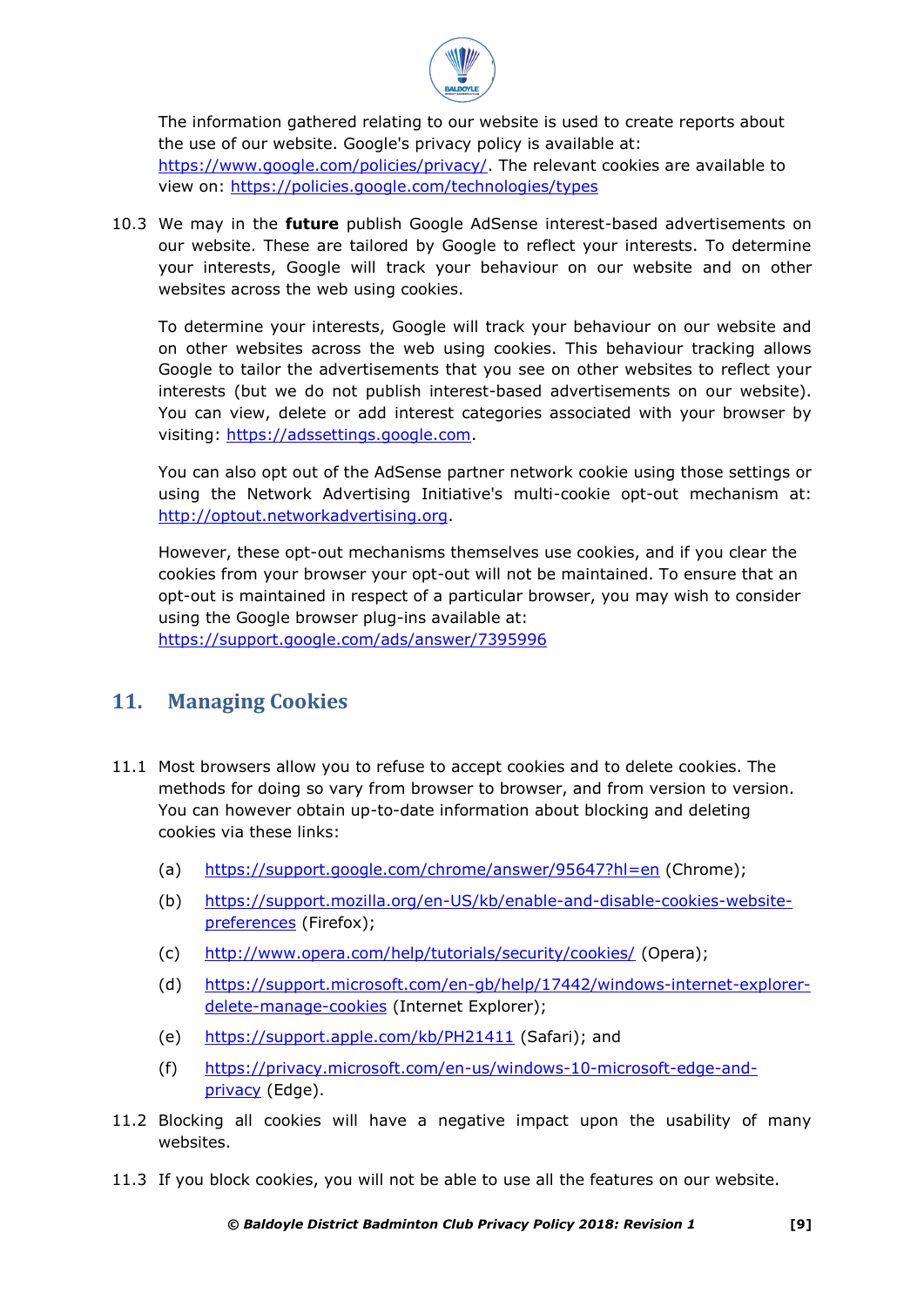

# <span id="page-10-0"></span>**12. Our Details**

- 12.1 This website is owned and operated by the committee of *Baldoyle District Badminton Club*
- 12.2 We are registered with Badminton Ireland, under Leinster on behalf of Dublin District Leagues & Cups and are a Sporting Association, as noted in our Memorandum of Association
- 12.3 Our principal place of play/business is at *Baldoyle Badminton Centre, Grange Road, Baldoyle, Dublin 13*
- 12.4 You can contact us:
	- (a) Using our website contact form
	- (b) By email, using the email address published on our website.

## <span id="page-10-1"></span>**13. Data Protection Officer/s**

13.1 Our data protection officer's contact details are: John Bruun: *Website Administrator* Michael Smith: *Club Chairman*

Contact either by:

- (a) Using our website contact form
- (b) By email, using the email address published on our website.

## <span id="page-10-2"></span>**14. Your Consent**

- 14.1 The Club will have sent all members a link to a Google Form to be completed and submitted to the Club – see screenshots overleaf (14.7).
- 14.2 A paper-based form will be available upon request. Contact any committee member for further details.
- 14.3 This form details the types of data and/or images/videos, and our uses of such data/images/videos.
- 14.4 This form asks members to either 'Consent' or 'Not to Consent' to having their data used by the Club and for the specified purposes listed on the form.
- 14.5 The form asks members to confirm they understand the form and questions asked.
- 14.6 If you have not received notification of this Consent Form, please contact any member of the committee, in-person or via the usual contact methods:
	- (a) Using our website contact form
	- (b) By email, using the email address published on our website.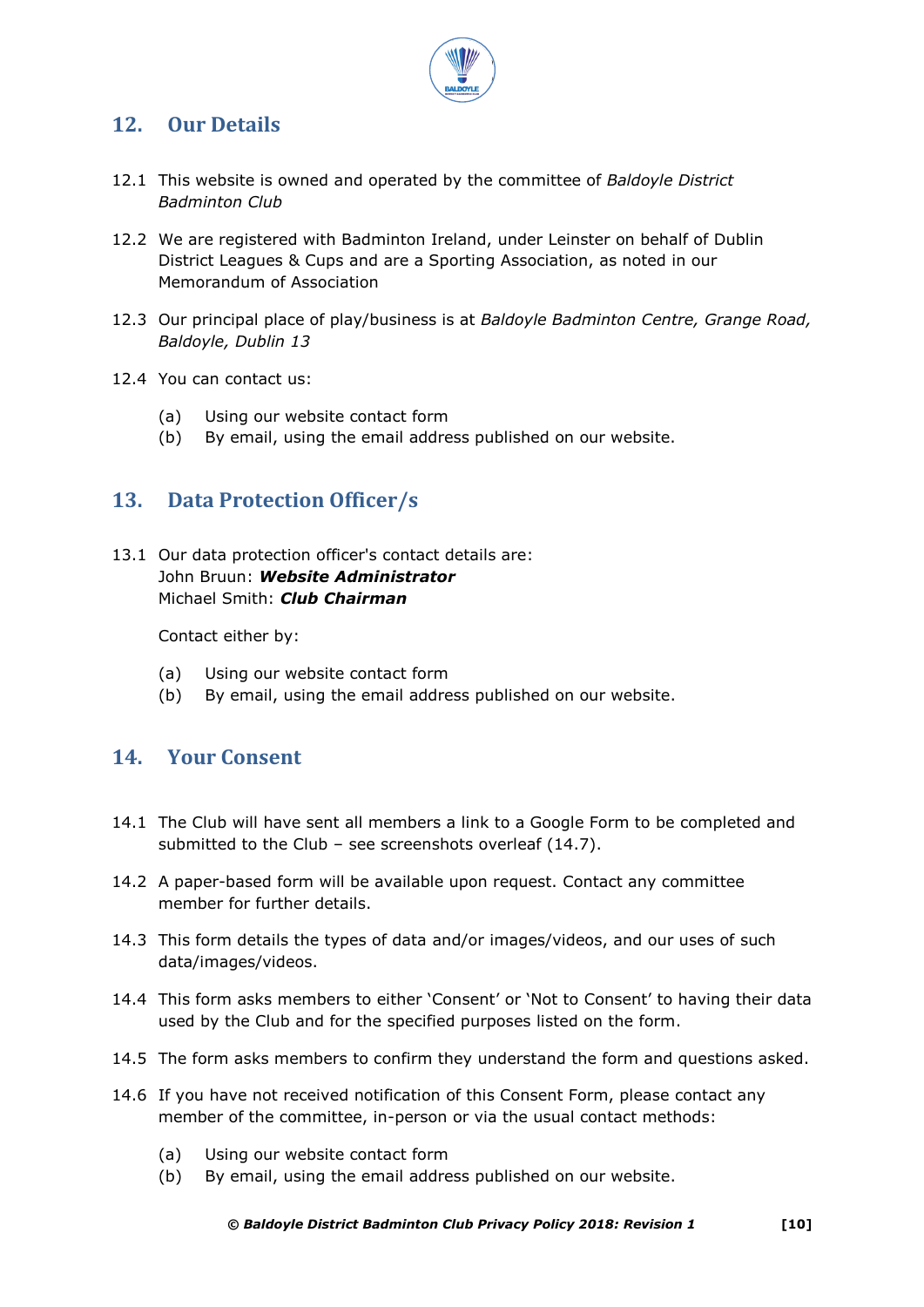

#### 14.7 **GDPR Consent Form & Agreement to 'Club Rules'**

#### 14.7.1 **Introduction**

Upon the return of Club Nights in each and every year, the 'Club' will ask members to Consent to the use of and us holding their information (Name, Email, Phone Number, Images). Furthermore they will be asked to agree to abide by the 'Club Rules'

#### 14.7.2 **Method**

To minimize the amount of paperwork, we have devised a simple 'Form' that allow members to Consent to our Data holding & Agreement to abide by the 'Club Rules.

Members only need to ⊠ Yes, Sign and Date the document, IF they Consent & Agree (See screenshot of 'Form' Below)

| <b>MEMBER NAME IN</b><br><b>BLOCK CAPITALS</b> | <b>MEMBER</b><br><b>SIGNATURE</b> | <b>DATE</b>                                                                                                                                                                                                                                                                                                                                                                                                                                                                                                                                                                                                                                                                                                                                                                                                                                                                                                                                               |
|------------------------------------------------|-----------------------------------|-----------------------------------------------------------------------------------------------------------------------------------------------------------------------------------------------------------------------------------------------------------------------------------------------------------------------------------------------------------------------------------------------------------------------------------------------------------------------------------------------------------------------------------------------------------------------------------------------------------------------------------------------------------------------------------------------------------------------------------------------------------------------------------------------------------------------------------------------------------------------------------------------------------------------------------------------------------|
|                                                |                                   |                                                                                                                                                                                                                                                                                                                                                                                                                                                                                                                                                                                                                                                                                                                                                                                                                                                                                                                                                           |
|                                                |                                   |                                                                                                                                                                                                                                                                                                                                                                                                                                                                                                                                                                                                                                                                                                                                                                                                                                                                                                                                                           |
|                                                |                                   |                                                                                                                                                                                                                                                                                                                                                                                                                                                                                                                                                                                                                                                                                                                                                                                                                                                                                                                                                           |
|                                                |                                   |                                                                                                                                                                                                                                                                                                                                                                                                                                                                                                                                                                                                                                                                                                                                                                                                                                                                                                                                                           |
|                                                |                                   |                                                                                                                                                                                                                                                                                                                                                                                                                                                                                                                                                                                                                                                                                                                                                                                                                                                                                                                                                           |
|                                                |                                   |                                                                                                                                                                                                                                                                                                                                                                                                                                                                                                                                                                                                                                                                                                                                                                                                                                                                                                                                                           |
|                                                |                                   | <b>Baldoyle District Badminton Club</b><br>Under the new General Data Protection Regulations (GDPR), ALL organisations, including sporting clubs, are required to have Consent to hold information from<br>the persons affiliated with the organisation/club. You are asked below, to give Consent, to Baldoyle District Badminton Club holding/using the following types of<br>1) Your Name 2) Your Phone Number 3) Your Email 4) Your Image/s (from social events/matches etc.) A full copy of the Clubs 'Privacy Protection Policy'<br>Document is available to view in the Club Cabin and this will also be emailed to members who have consented.<br>Please note, to be a member of Baldoyle District Badminton Club, you must agree to abide by Club Rules. Please indicate your intention below.<br>A full copy of the Club Rules Document will be available for viewing in the Club Cabin and will also be emailed to members who have consented. |

#### 14.7.3 **Duration**

We will hold this 'Form' for a period of 12 months and repeat the process annually.